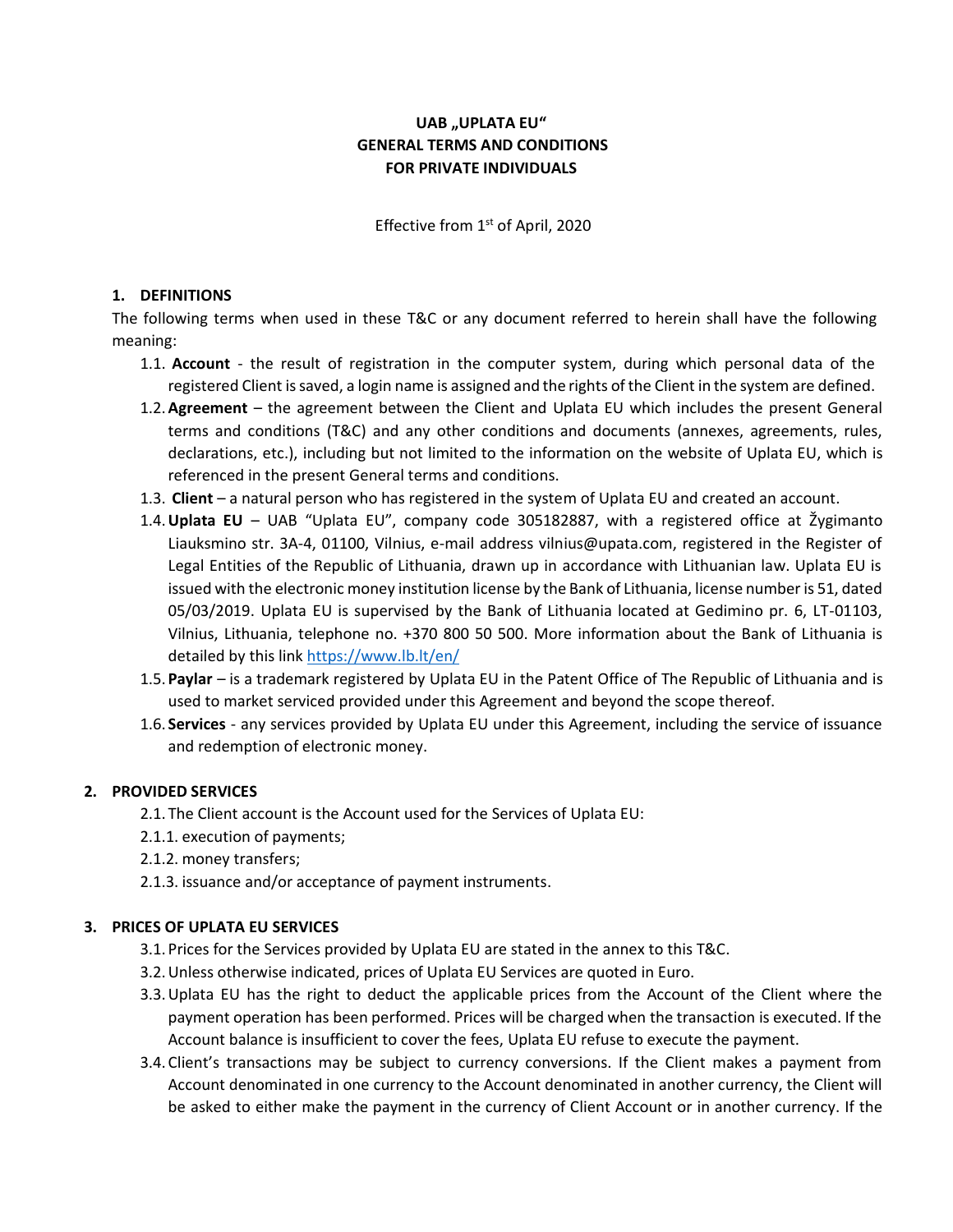Client chooses the currency of Account, then the recipient will pay the fee for the conversion into the currency of his or her Account. If the Client chooses the currency of the recipient's Account, the Client will pay the fee for the conversion into the currency of the payment. If Client chooses a currency that is neither the currency of Client's Account nor the currency of the recipient's Account then the Client will pay the fee for the conversion into the currency of the payment, and the recipient will pay the fee for the conversion of the payment currency into the currency of his or her Account. The currency exchange fee published at Uplata EU's website.

3.5. The Client, having failed to pay Uplata EU the remuneration for provided Services, at the demand of Uplata EU must pay 0,02% interest for each day overdue.

### **4. COMMUNICATION BETWEEN THE PARTIES**

- 4.1. This Agreement, all communication and the prices information shall be announced in English. This Agreement shall be executed in English. The Client confirms that he accepts that the all the communication, including the personal communication between Uplata EU and Client, shall be executed in English, unless parties agreed different.
- 4.1.1. Communication between Uplata EU and the Client is possible by e-mail, telephone and mail (post).
- 4.2. Any communication between Uplata EU and the Client shall take place primarily through e-mail.
- 4.3. The Client is entitled to get the information about this Agreement as well as the Agreement as itself in paper version or any other durable medium, in which Uplata EU is able to provide such information without additional fees.
- 4.4. The information about these T&C are available on the Website of Uplata EU as well as any important changes are delivered to the Client by following the terms set forth in these T&C.

# **5. ACCOUNT OPENING AND TERMS OF ISSUANCE AND REDEMPTION OF ELECTRONIC MONEY**

- 5.1. In order to use the Services of Uplata EU, the Client must open the Account by registering in Uplata EU's system.
- 5.2. The Client may open only one Account unless Uplata EU approve the opening of additional Account.
- 5.3.All information provided by the Client during the signup process or any time thereafter must be accurate and truthful.
- 5.4. The Agreement shall enter into force and become valid indefinitely when the Client has been registered in the system, became acquainted with the terms of these T&C and expressed the consent to comply with these T&C and / or other applicable annexes.
- 5.5.Uplata EU Account allows the Client to deposit, transfer, keep funds in the Account for transfers, local and international money transfers executions, contribution payments, also receive money to the Account, settle for goods and services, and perform other operations directly related to money transfers. All Uplata EU services may only be used by Clients who have performed identification procedures in accordance with the rules established in the system of Uplata EU.
- 5.6.Authentication data for accessing the Account are set by the Client. Authentication data shall refer to the login name – email address of the Client set on the application form and the password –exclusively determined by the Client. Uplata EU shall not have access to the password, nor shall request it from the Client at any time.
- 5.7. Electronic money issuance and redemption terms:
- 5.7.1. Uplata EU having received funds the Client issues electronic money in nominal monetary value.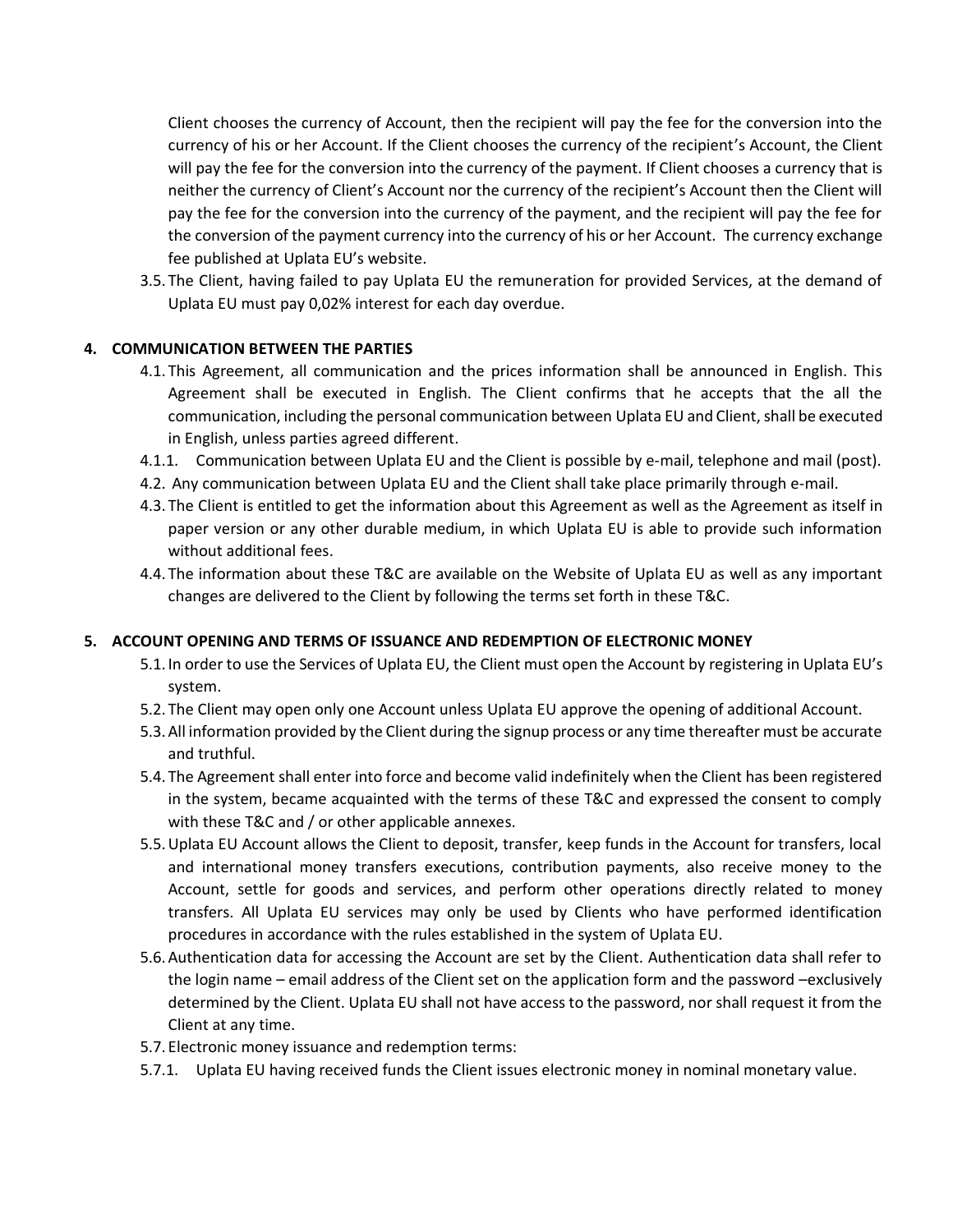- 5.7.2. Uplata EU, upon receipt of an application by electronic the Client, must redeem their electronic money in nominal monetary value.
- 5.7.3. The conditions for the redemption of electronic money, the period and all the additional remuneration related thereto shall be discussed in the separate agreement between Uplata EU and the Client. The conditions for the redemption of electronic money are set out in English language, easily understandable words, in a clear and understandable manner for the average consumer. The terms of this agreement must be communicated to the Client prior to the commitment of the contract or offer.
- 5.7.4. For the redemption of electronic money, an additional remuneration may be charged only if this is provided for in an agreement concluded between the Uplata EU and the Client and only in the following cases:
- 5.7.4.1. it is being asked to redeem electronic money before the expiry of the term of the agreement;
- 5.7.4.2. the Client terminates the agreement before expiry of the term specified in the agreement;
- 5.7.4.3. the redeeming of electronic money is requested more than one year after the expiration of the term of the agreement.
- 5.7.5. The remuneration for the redemption of electronic money shall correspond to the actual costs incurred by Uplata EU.
- 5.7.6. When electronic money is requested to be redeemed before the expiry of the agreement, the Client may request the return of part or all of the monetary value of the electronic money.
- 5.7.7. When the Client applies for redeeming electronic money at the expiration of the term of the agreement or no more than one year from the expiration of the agreement, all monetary value of the electronic money held by the Client is redeemed.
- 5.7.8. When the Client submits an application for redeeming electronic money at the expiration of the term of the agreement or no more than one year from the expiration of the agreement, and the electronic money institution also executes one or more of the activities specified in clause 4 Paragraph 1 of Article 12 of the Law on electronic money and electronic money institutions of the Republic of Lithuania and it is not known in advance what part of the funds will be used as electronic money, all funds requested by the Client shall be redeemed.
- 5.8.Different conditions for the redemption of electronic money other than the ones stipulated in paragraphs 5.6.1-5.6.8 above may be established for contracts between Uplata EU and the Clients.
- 5.9. Electronic money held on the Client Account is not a deposit and Uplata EU does not, in any circumstances, pay any interest for electronic money held on the Client Account and does not provide any other benefits associated with the time period the electronic money is stored.

### **6. EXECUTION OF CLIENT'S ORDER**

- 6.1. The execution of payment order inside the Uplata EU's system are executed immediately (up to a few minutes, unless the payment operation is suspended due the cases set forth by these T&C or by applicable laws. The execution of payments outside the system of Uplata EU are executed on the day of its reception, or, if the moment of reception of the payment order is not a business day, then payment order is executed on the nearest business day.
- 6.2. Payment orders submitted by the Client shall comply with the requirements for submission of such payment order and/or content of the payment order set by the legal acts or by Uplata EU. Payment orders submitted by the Client shall be formulated clearly, unambiguously, shall be executable and contain clearly stated will of the Client. Uplata EU does not undertake responsibility for errors, discrepancies, repetitions and/or contradictions in payment orders submitted by the Client, including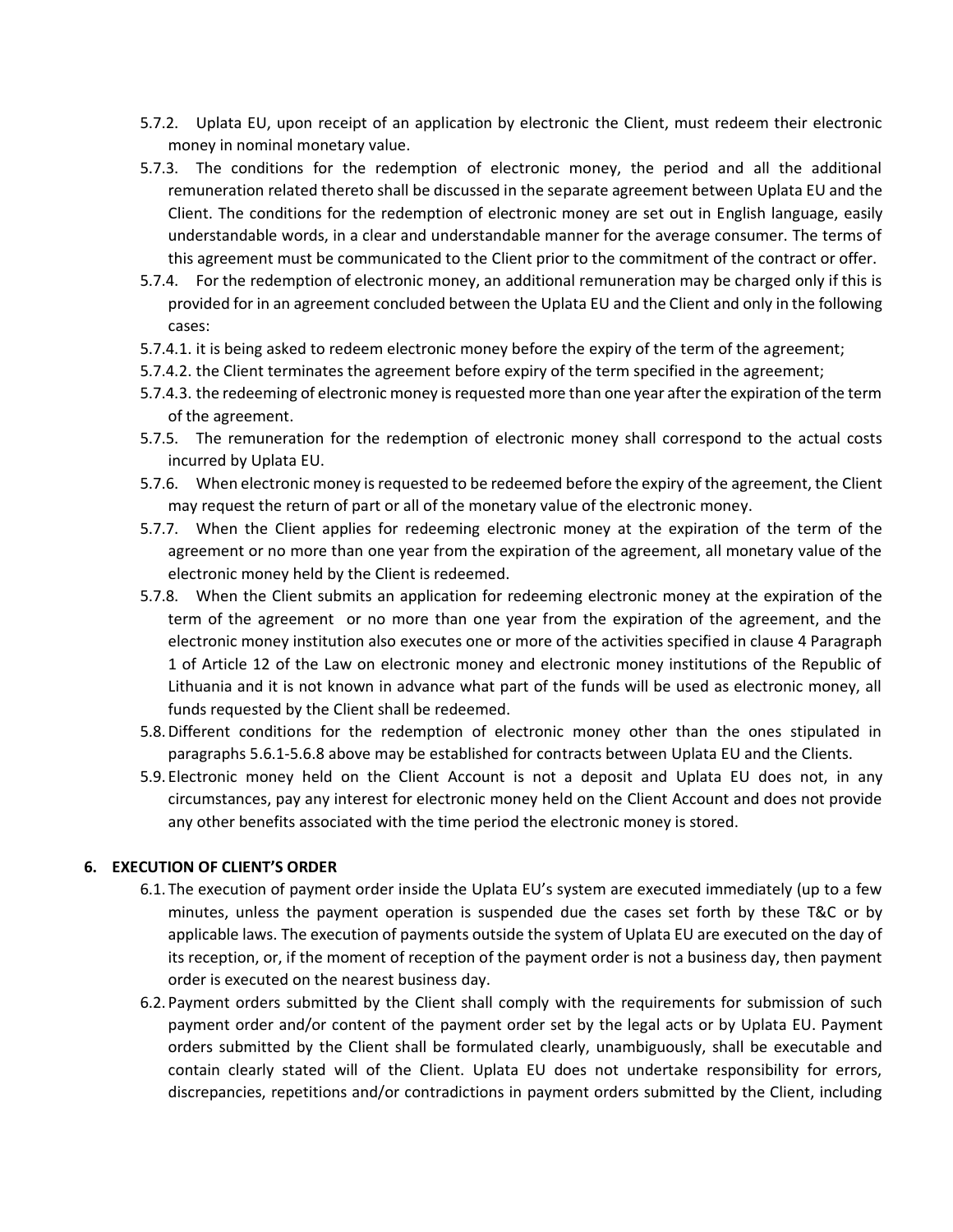but not limited to, correctness of requisites of the payment order submitted by the Client. If the Payment order submitted by the Client does not contain enough data or contains deficiencies, Uplata EU, regardless of the nature of deficiencies in the payment order, can refuse to execute such payment order, or execute it in accordance with data given in the payment order.

- 6.3. Uplata EU has the right to refuse to execute the payment order in case of a reasonable doubt that the payment order has been submitted by the Client or an authorized representative of the Client, payment order or the submitted documents are legitimate.
- 6.4. The Client shall ensure a sufficient amount of money in a relevant currency on his/her Account to execute the payment order.
- 6.5.Before executing the payment, order submitted by the Client, Uplata EU has the right to demand from the Client documents which prove the legal source of money related to the payment order. In case the Client does not submit such documents, Uplata EU has the right to refuse to execute the payment order of the Client.
- 6.6. If money transferred by the payment order is returned due to reasons beyond the control of Uplata EU (inaccurate data of the payment order, the account of the recipient is closed, etc.), the returned amount is credited to the Account of the Client. Fees paid by the payer for the payment order execution are not returned, and other fees related to the returning of money and applied to Uplata EU can be deducted from the Account of the Client.
- 6.7. If the Client notices any suspicious activity on his account and thinks that third persons may have logged in to system for the using of the Services, the Client shall:
- 6.7.1. immediately inform Uplata EU thereof and request to block the Client's account;
- 6.7.2. in order to continue to use the account, the Client shall change the password, use other additional account confirmation instruments or use safer instruments and delete unsafe additional login confirmation instruments from his.
- 6.7.3. The Client is responsible for safety of devices used to log in to the Account, shall not leave them unattended, in public places or otherwise easily accessible to third persons.
- 6.7.4. Uplata EU is entitled to block the funds collected on the Client's account as follows:
- 6.7.5. Uplata EU has a suspicion that the funds collected on the Clients's Account are intended for the commitment of a crime, resulted from the crime or participation thereon;
- 6.7.6. if there is a suspicion that an unauthorized payment transaction was carried out through the Client's account;
- 6.7.7. the Client is in delay in discharging its obligations under this Agreement;
- 6.7.8. the Customer is using Uplata EU Services and fraudulent acts have been proved on the Clients's side or criminal proceedings are initiated against the Customer or if actions of the Client fail to comply with the rules of Uplata EU banking partners and such conduct may cause Uplata EU a damage.
- 6.8. In cases where the Client proves that he ensure that all security measures were taken, there is no suspicion of fraudulent actions by the Client and the payment order was executed without the authorization of the Client, Uplata EU without any delay shall return the money to the Client Account except the case set forth in the clause 8.7of these T&C.

#### **7. CONFIDENTIALITY AND PERSONAL DATA PROTECTION**

7.1. The Parties undertake to keep technical and commercial information of each other secret, except for publicly available information which has become known to them while executing the present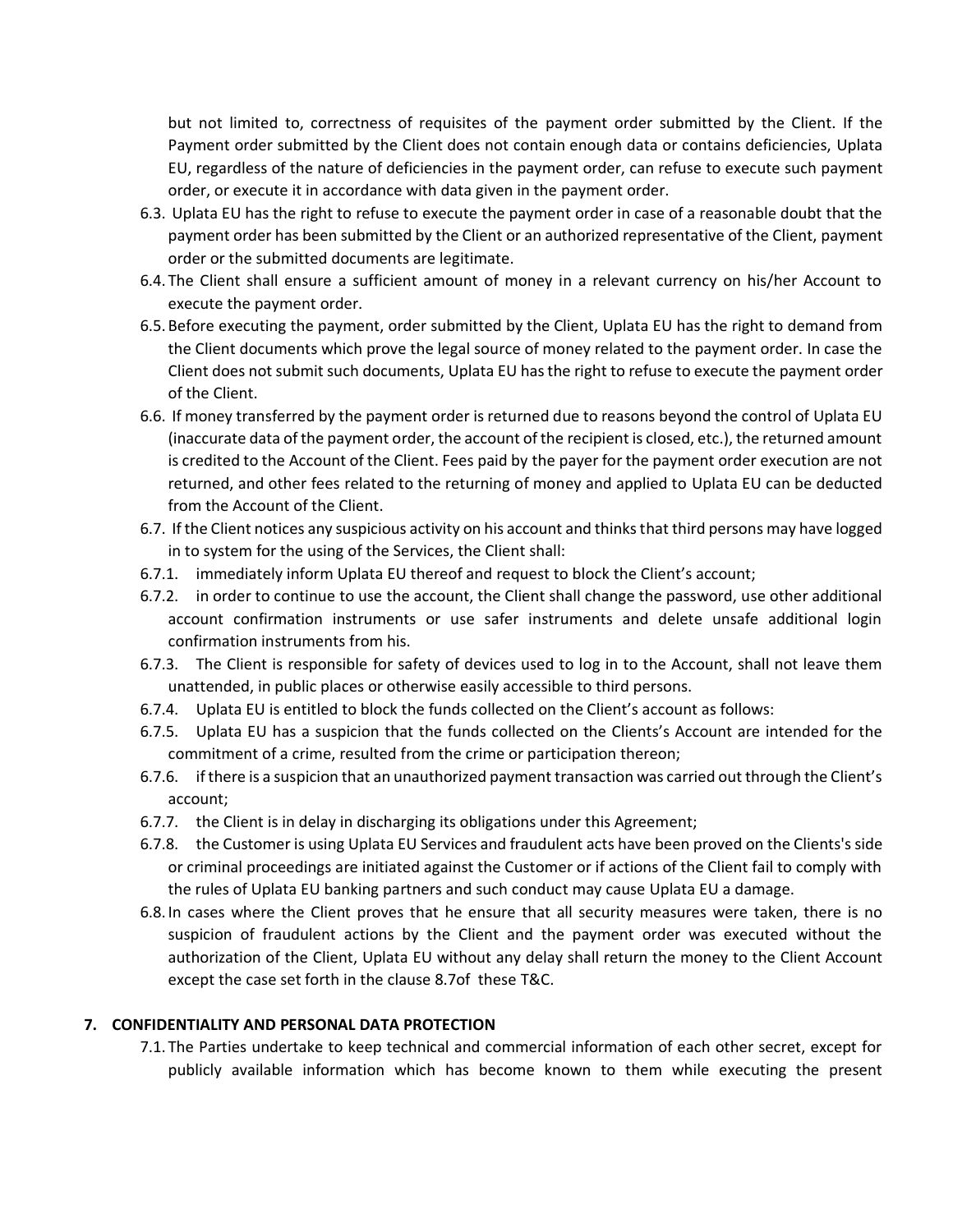Agreement, and not transfer it to third parties without a written consent from the other Party or its legal representatives.

- 7.2. The confidentiality obligations shall not apply to information that:
- 7.2.1. is or becomes public knowledge through no action or fault of the other party;

7.2.2. is known to either party without restriction, prior to receipt from the other party under this Agreement, from its own independent sources as evidenced by such party's written records, and which was not acquired, directly or indirectly, from the other party;

- 7.2.3. either party receives from any third party reasonably known by such receiving party to have a legal right to transmit such information, and not under any obligation to keep such information confidential.
- 7.3. Issues of protection of the Client's personal data are regulated by the "Privacy policy", which are publicly available on Uplata EU website and the Client has read it and undertakes to observe.

# **8. LIABILITY OF THE PARTIES**

- 8.1.Uplata EU and the Client shall follow the principles of justice, intelligence and honesty in their mutual relationships.
- 8.2. The parties are liable for the default of their obligations or improper performance of obligations.
- 8.3.Uplata EU is liable only for the direct losses incurred by the Client as the results of Uplata EU's actions.
- 8.4.Uplata EU is not liable:
- 8.4.1. for the third parties' mistakes or errors.
- 8.4.2. for the indirect losses incurred by the Client.
- 8.4.3. Uplata EU is not liable for the damages incurred by the Client due to the exchanges of currency.
- 8.5. The Customer shall be liable for all claims, expenses, fines and liability Uplata EU incurs arising out of:
- 8.5.1. chargeback, refund, money transfer error, or other invalid money transfer the Client cause;
- 8.5.2. any error, negligence, misconduct or fraud by the Client or someone acting on the Client's behalf;
- 8.5.3. any losses resulting from Client's failure to comply with the terms of these T&C.
- 8.6. If the Customer denies authorizing the payment operation which has been authorized or states that the payment operation has been executed improperly, Uplata EU is obliged to prove that authenticity of the payment operation has been confirmed, it has been registered properly and recorded into accounts, and it has not been affected by any technical or any other glitches.
- 8.7. The Customer bears all the losses that have arisen due to unauthorized payment operations for the amount of up to 50 (fifty) Euros if these loses have been incurred due to:
- 8.7.1. usage of a lost or stolen payment instrument;
- 8.7.2. illegal acquisition of a payment instrument if the Customer had not protected personalized security features (including identity confirmation instruments).

### **9. AMENDMENTS AND CHANGES OF T&C**

- 9.1.Uplata EU is entitled to change unilaterally these T&C, applicable prices and fees and / or other terms of Services.
- 9.2.Uplata EU is obligated to inform the Client about the changes of these T&C, applicable prices and fees and / or other terms of Services that make the Client's situation difficult at least 60 (sixty) calendar days before such changes will entry into force.
- 9.3.Uplata EU notifies the Client about the changes of these T&C, applicable prices and fees and / or other terms of Services by publishing the information on www.uplata.eu and/or www.paylar.com and/or by post and/or by electronically messages sent to the Client.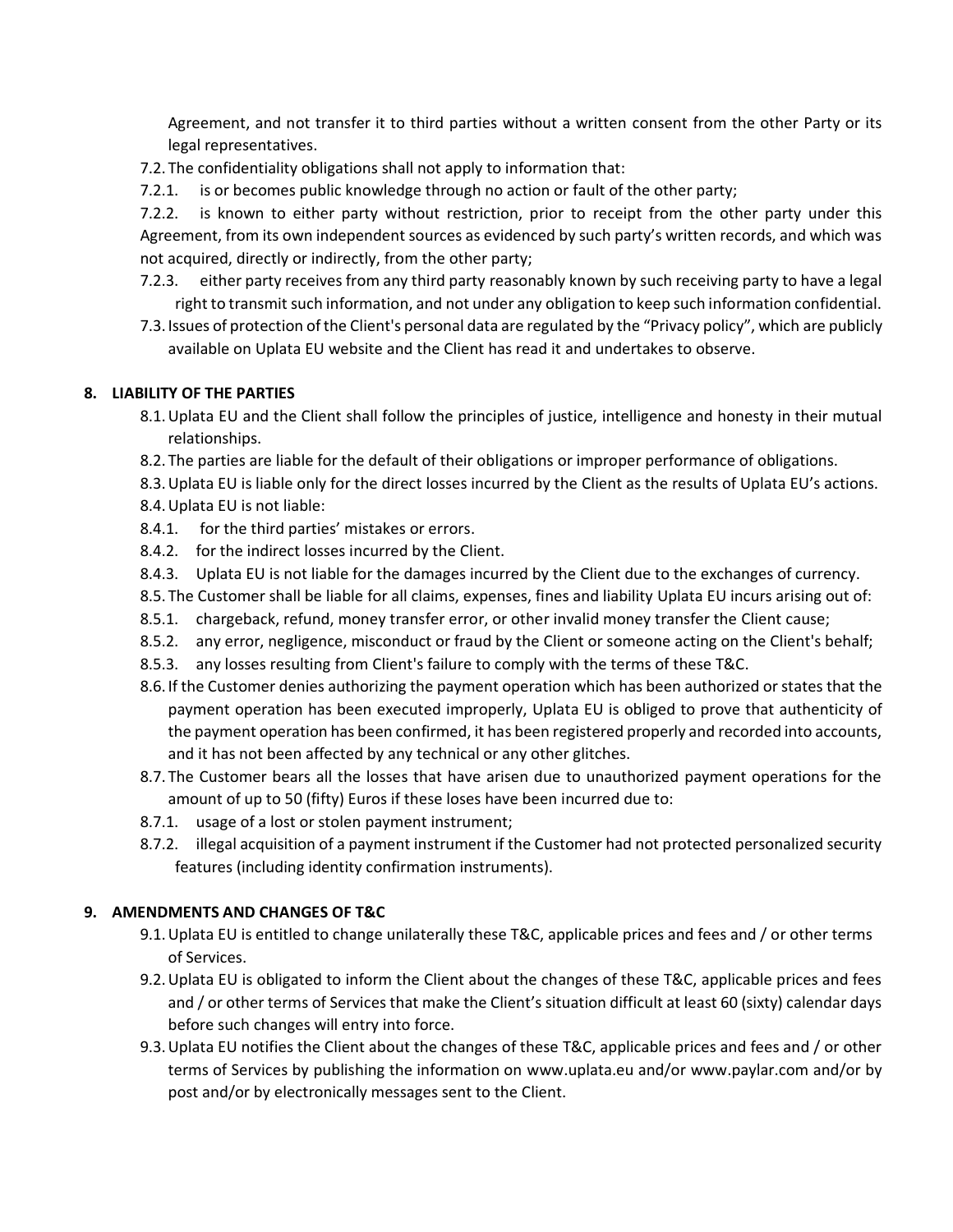- 9.4. If no objection notice is received by Uplata EU within the stipulated time frame, the Client is deemed to have accepted the changes.
- 9.5. The Customer has the right to terminate this Agreement with immediate at any time and without charges after receiving the information about changes and before any changes stipulated in provided information becomes effective.
- 9.6.Uplata EU has the right to change these T&C, applicable prices and fees and / or other terms of Services due to important reasons and without the informing about that within the time frames as specified in point 10.2. of these T&C. In such cases, Uplata EU shall notify the Client immediately about the changes of Services by publishing the information on www.uplata.eu and / or by post and / or by electronically messages sent to the Client. In such case the Client is entitled to terminate this Agreement immediately by informing Uplata EU immediately about the termination of this Agreement in writing or in other manner agreed between Uplata EU and the Client.
- 9.7. If the Client does not use his right to terminate this Agreement in accordance with the clauses 10.5 or 10.6 of these T&C, the Client shall be deemed as accepted the changes to these T&C, applicable prices and fees and / or other terms of Services made.

# **10. TERM AND TERMINATION**

- 10.1. This Agreement may be terminated as follows:
- 10.1.1. by mutual agreement between parties;

10.1.2. upon the expiration of the period for which this Agreement was concluded, if the Agreement was concluded for a definite period;

- 10.1.3. upon expiry of Uplata EU license to provide the Services;
- 10.1.4. by the termination notice given by one of the parties for any of the reasons specified below.
- 10.2. Uplata EU shall be entitled to terminate this Agreement with the effect from the date of delivery of a termination notice to the Client if:
- 10.2.1. no transaction is made on the Client Account by the Client over a period of 6 (six) months;
- 10.2.2. the Client breaches the Agreement or acts in contradiction with theseT&C, and fails to provide remedy within the time limit specified by Uplata EU;
- 10.2.3.the Customer has unpaid liabilities towards Uplata EU;
- 10.2.4.the information provided by the Client and used in this Agreement proves to be untrue, incomplete, inaccurate, and incomprehensible;
- 10.2.5.fraudulent acting of the Client was proved in relation to usage of the Client's account or criminal prosecution has been initiated for fraudulent acting of the Client.
- 10.3. The Client shall be entitled to terminate this Agreement with Uplata EU in writing with effect from the date of delivery of termination notice to Uplata EU if:
- 10.3.1. Uplata EU repeatedly and grossly violates this Agreement;
- 10.3.2. Uplata EU loses its license to provide the Services.

### **11. APPLICABLE LAW AND DISPUTE RESOLUTION**

- 11.1. These T&C is drawn up in accordance with the law of the Republic of Lithuania. Relationships not covered by these T&C are governed by the applicable legal regulations.
- 11.2. The Client may submit any claim or complaint regarding services of Uplata EU by sending a notification via email by address **vilnius@paylar.com**, calling the Client support center by telephone indicated on the Uplata EU website or sending a notification via the Account.